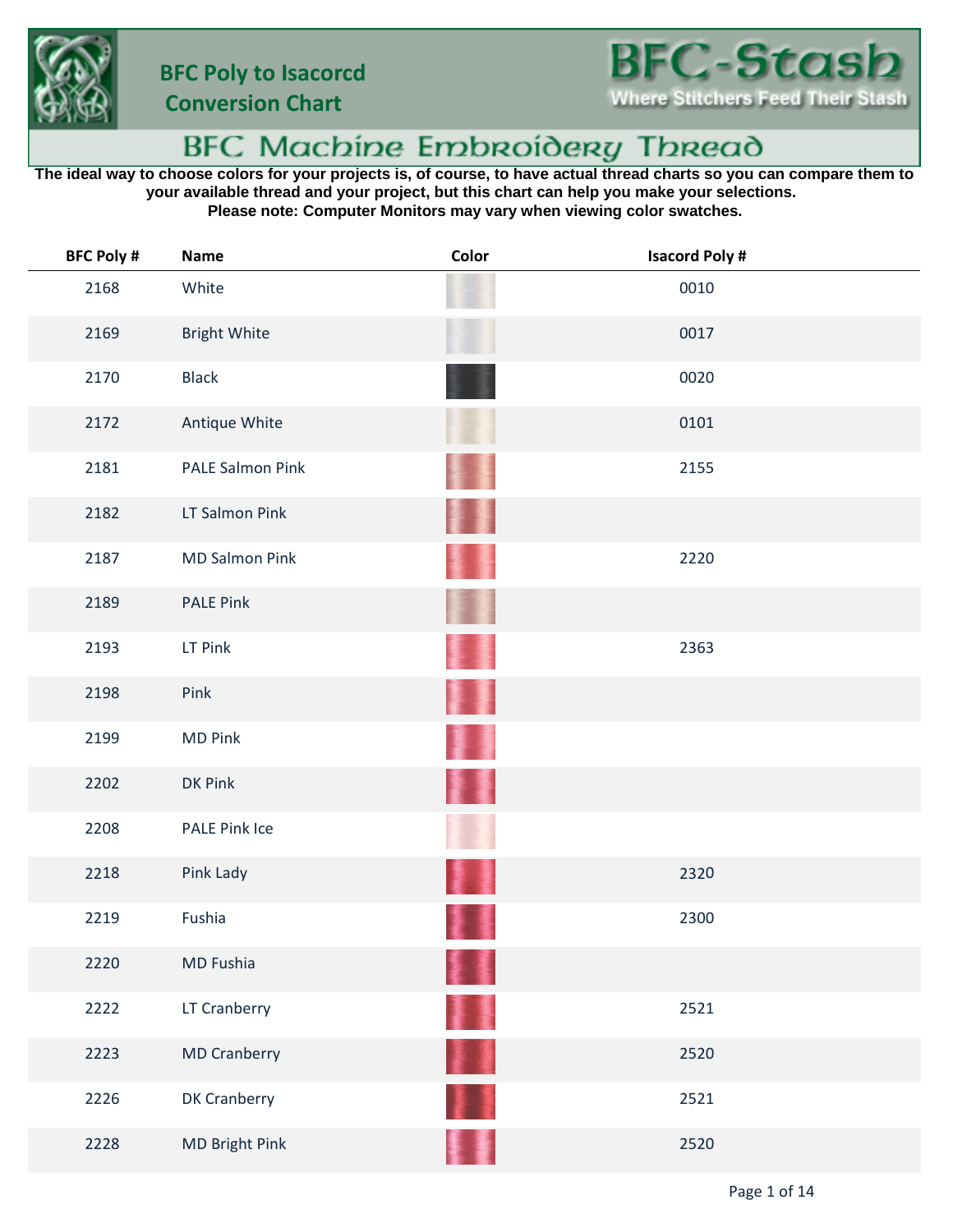| <b>BFC Poly #</b> | <b>Name</b>              | Color | <b>Isacord Poly#</b> |
|-------------------|--------------------------|-------|----------------------|
| 2235              | <b>MD Desert Rose</b>    |       |                      |
| 2241              | MD Bright Plum           | łł    | 2506                 |
| 2243              | DK Bright Plum           | 東京 さん | 2500                 |
| 2245              | DK Fushia                | ł     | 2300                 |
| 2247              | DK Burgandy              |       | 2123                 |
| 2250              | <b>PLST Peach</b>        |       | 2171                 |
| 2253              | LT Peach                 |       | 1551                 |
| 2256              | MD Peach                 |       | 1521                 |
| 2260              | DK Peach                 |       | 1521                 |
| 2270              | <b>DK Salmon Pink</b>    |       |                      |
| 2271              | <b>MD Pink Carnation</b> |       | 2220                 |
| 2275              | DK Pink Carnation        | 凄     | 1805                 |
| 2278              | Ruby Red                 |       | 2101                 |
| 2283              | DK Red Rust              |       | 1911                 |
| 2287              | <b>DKST Burgandy</b>     |       | 2113                 |
| 2291              | <b>Bright Red</b>        |       | 1704                 |
| 2295              | Cherry Red               |       | 1902                 |
| 2297              | Satin Red                |       | 1904                 |
| 2303              | DK Satin Red             |       | 2011                 |
| 2306              | <b>DKST Satin Red</b>    | H     | 1912                 |
| 2307              | Red Wine                 | ≨ ₹   | 1913                 |
| 2315              | <b>Brandy</b>            | T     | 1921                 |
| 2317              | MD Burgandy              |       | 2011                 |
| 2320              | <b>Desert Rose</b>       |       | 2241                 |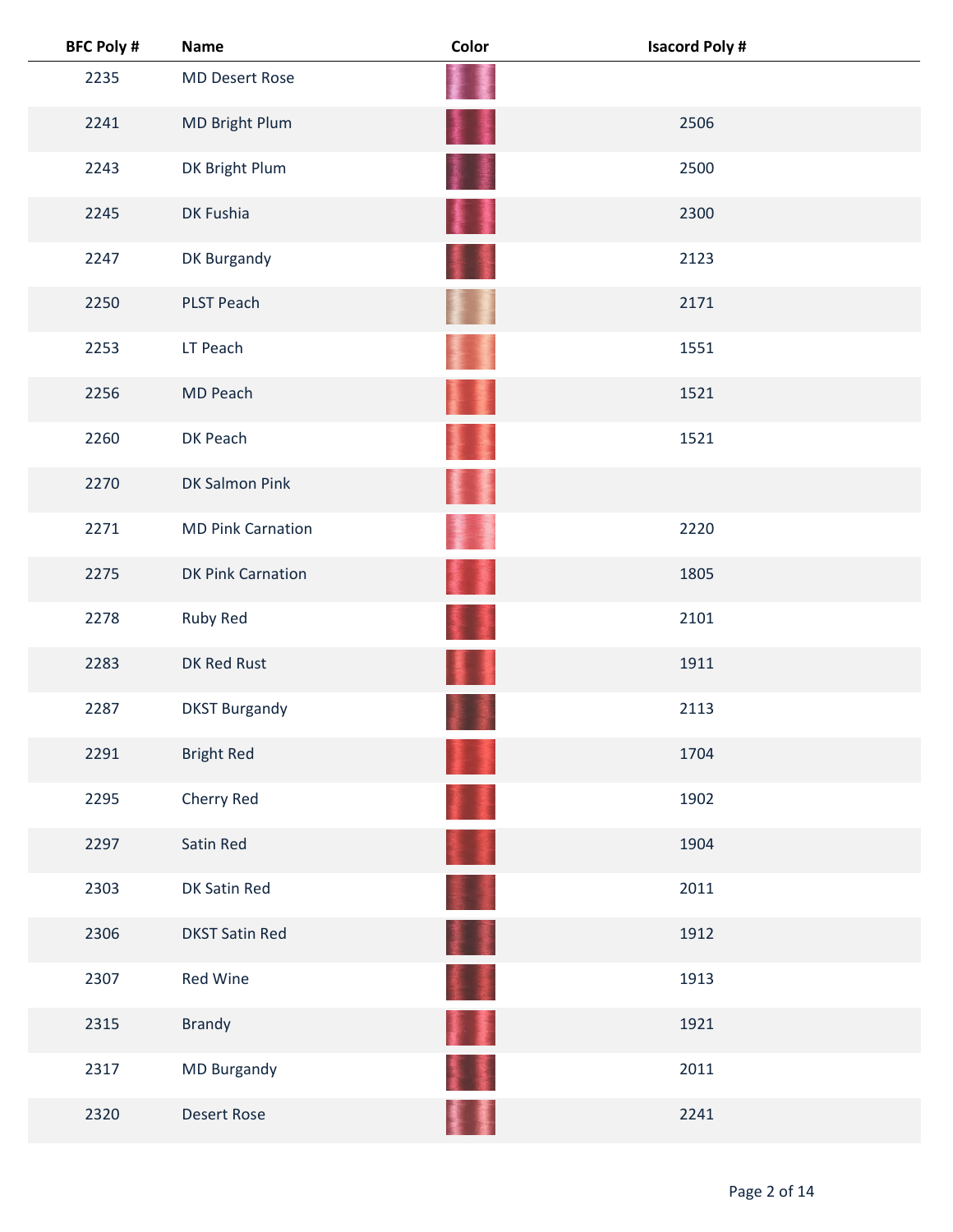| <b>BFC Poly #</b> | <b>Name</b>               | Color | <b>Isacord Poly#</b> |  |
|-------------------|---------------------------|-------|----------------------|--|
| 2331              | LT Fushia                 |       | 2320                 |  |
| 2342              | <b>Black Wine</b>         |       | 2115                 |  |
| 2368              | <b>PALE Yellow</b>        |       | 0256                 |  |
| 2371              | LT Yellow                 |       |                      |  |
| 2376              | Yellow                    |       | 0310                 |  |
| 2379              | <b>Buttered Popcorn</b>   |       | 0630                 |  |
| 2380              | Buttercup                 |       | 0311                 |  |
| 2385              | <b>Bright Yellow</b>      |       |                      |  |
| 2388              | <b>PALE Mellow Yellow</b> |       | 0270                 |  |
| 2390              | LT Buttered Popcorn       |       | 0520                 |  |
| 2403              | <b>Bright Popcorn</b>     |       | 0310                 |  |
| 2410              | LT Mock Orange            |       |                      |  |
| 2411              | LT Apricot                |       | 0700                 |  |
| 2412              | <b>MD Apricot</b>         |       | 0702                 |  |
| 2413              | Apricot                   |       | 0800                 |  |
| 2414              | DK Apricot                |       |                      |  |
| 2416              | MD Mock Orange            |       | 0904                 |  |
| 2426              | <b>DKST Apricot</b>       |       | 1102                 |  |
| 2428              | PALE Peach Fuzz           |       | 1060                 |  |
| 2430              | MD Peach Fuzz             |       | 1362                 |  |
| 2433              | LT Melon                  |       | 1551                 |  |
| 2435              | Melon                     |       | 1430                 |  |
| 2437              | DK Melon                  |       | 1521                 |  |
| 2451              | Bright orange             |       |                      |  |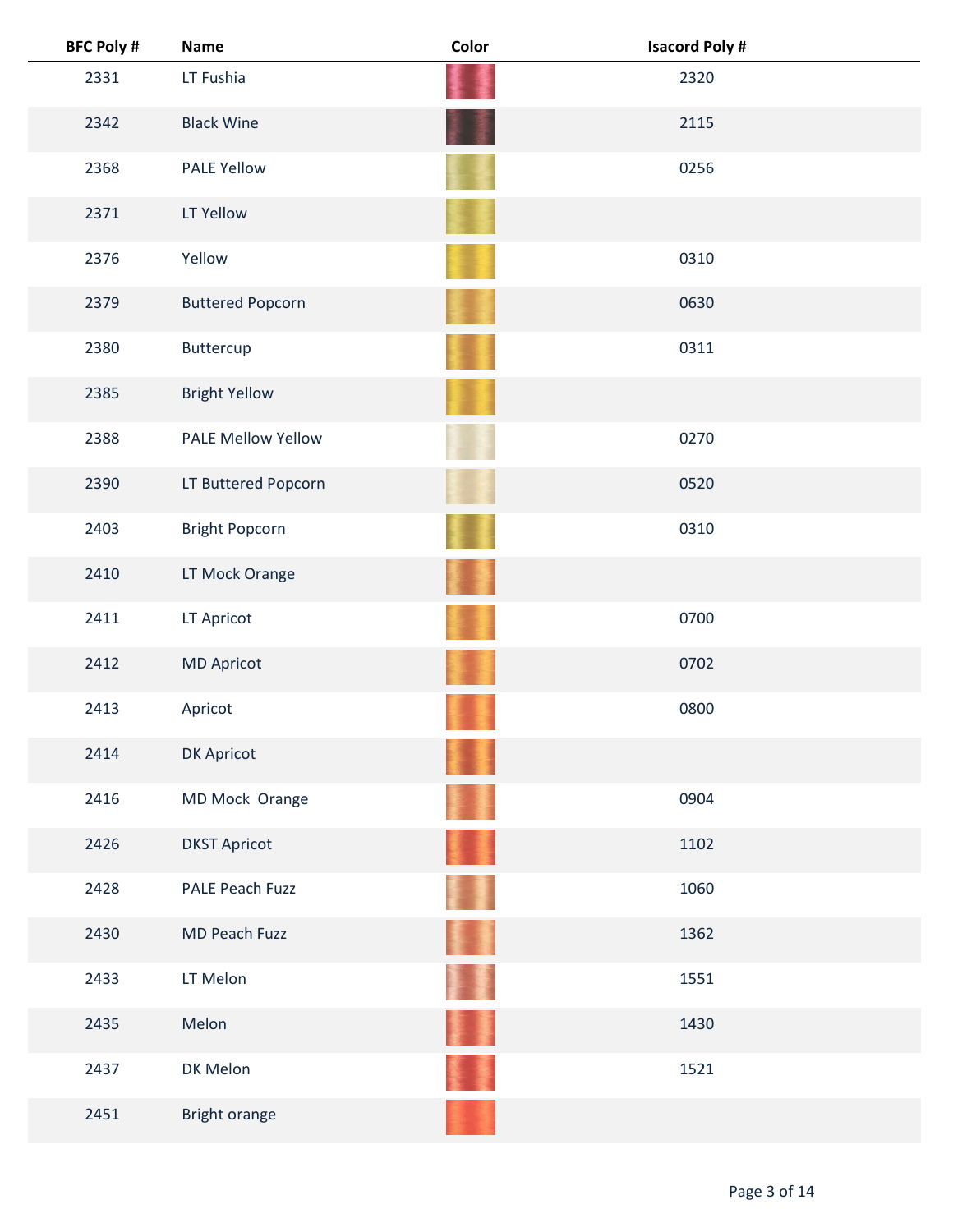| <b>BFC Poly #</b> | <b>Name</b>        | Color | <b>Isacord Poly#</b> |  |
|-------------------|--------------------|-------|----------------------|--|
| 2454              | Orange             |       | 1300                 |  |
| 2455              | Sunset Orange      |       | 1600                 |  |
| 2458              | Red Orange         |       | 1301                 |  |
| 2465              | DK Red Orange      |       | 1781                 |  |
| 2468              | PLST Salmon        |       | 2171                 |  |
| 2473              | <b>PALE Salmon</b> |       | 2170                 |  |
| 2484              | Terra Cotta        |       | 1312                 |  |
| 2490              | <b>Beige</b>       |       | 0761                 |  |
| 2499              | LT Rose Taupe      |       | 1761                 |  |
| 2504              | LT Terra Cotta     |       |                      |  |
| 2508              | <b>PLST Mink</b>   |       |                      |  |
| 2509              | LT Mink            |       |                      |  |
| 2513              | LT Salmon          |       | 1860                 |  |
| 2514              | <b>MD Salmon</b>   |       |                      |  |
| 2515              | LT Rose            |       | 2512                 |  |
| 2521              | MD Ash Rose        |       | 2224                 |  |
| 2545              | LT Ash Rose        |       | 2241                 |  |
| 2546              | DK Ash Rose        | II    | 2222                 |  |
| 2552              | <b>PALE Cameo</b>  |       | 2170                 |  |
| 2553              | <b>Bisque</b>      | 麘     |                      |  |
| 2567              | DK Brick           | 11    | 2123                 |  |
| 2572              | PALE Mauve Gray    |       | 0182                 |  |
| 2575              | <b>PALE Gray</b>   |       | 0150                 |  |
| 2581              | <b>MD Mauve</b>    |       |                      |  |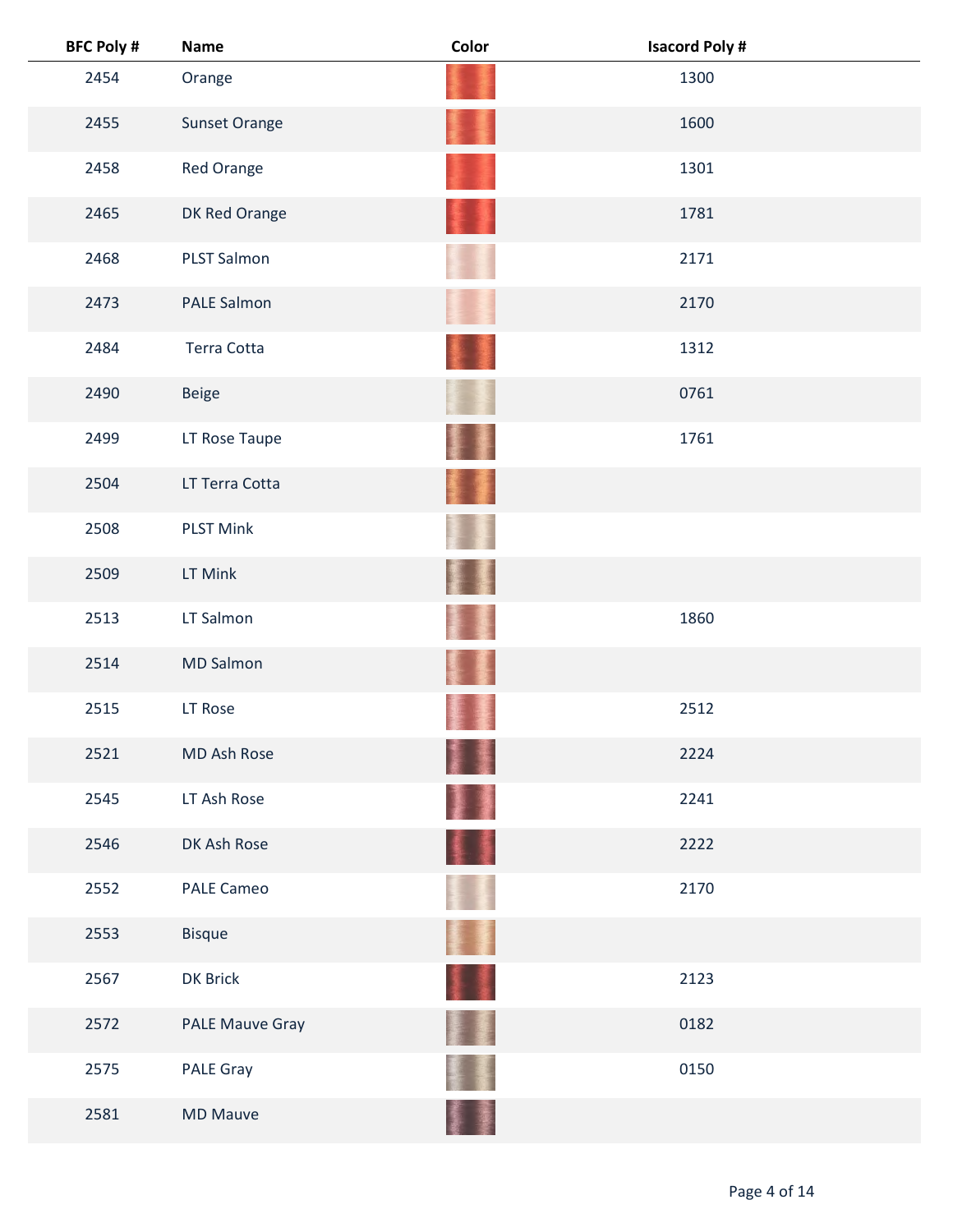| <b>BFC Poly #</b> | <b>Name</b>         | Color  | <b>Isacord Poly#</b> |  |
|-------------------|---------------------|--------|----------------------|--|
| 2586              | Mahogany            |        | 2115                 |  |
| 2602              | Eggplant            |        | 1346                 |  |
| 2606              | DK Mauve            |        | 2115                 |  |
| 2611              | Nutmeg              | 寠<br>ł | 0853                 |  |
| 2630              | LT Sandstone        |        | 0532                 |  |
| 2642              | Chestnut            |        | 9333                 |  |
| 2656              | Warm Sand           |        |                      |  |
| 2657              | <b>Mustard Gold</b> |        | 0832                 |  |
| 2675              | <b>PALE Rust</b>    |        |                      |  |
| 2689              | Ecru                |        | 1172                 |  |
| 2690              | <b>PALE Ecru</b>    |        | 0970                 |  |
| 2693              | LT Ecru             |        | 6761                 |  |
| 2695              | DK Honey            |        | 0922                 |  |
| 2709              | LT Putty            |        | 1172                 |  |
| 2721              | <b>Bright Rust</b>  |        | 1311                 |  |
| 2729              | MD Putty            |        | 1141                 |  |
| 2731              | Hemp                |        | 1123                 |  |
| 2745              | MD Chestnut         | 遷      | 1355                 |  |
| 2747              | DK Chestnut         |        | 1346                 |  |
| 2748              | Taupe               | FT.    |                      |  |
| 2751              | PALE Gold           | ł      | 0532                 |  |
| 2756              | DK Mustard Gold     | ł      | 0941                 |  |
| 2758              | <b>MD Rust</b>      |        | 1115                 |  |
| 2759              | DK Taupe            |        |                      |  |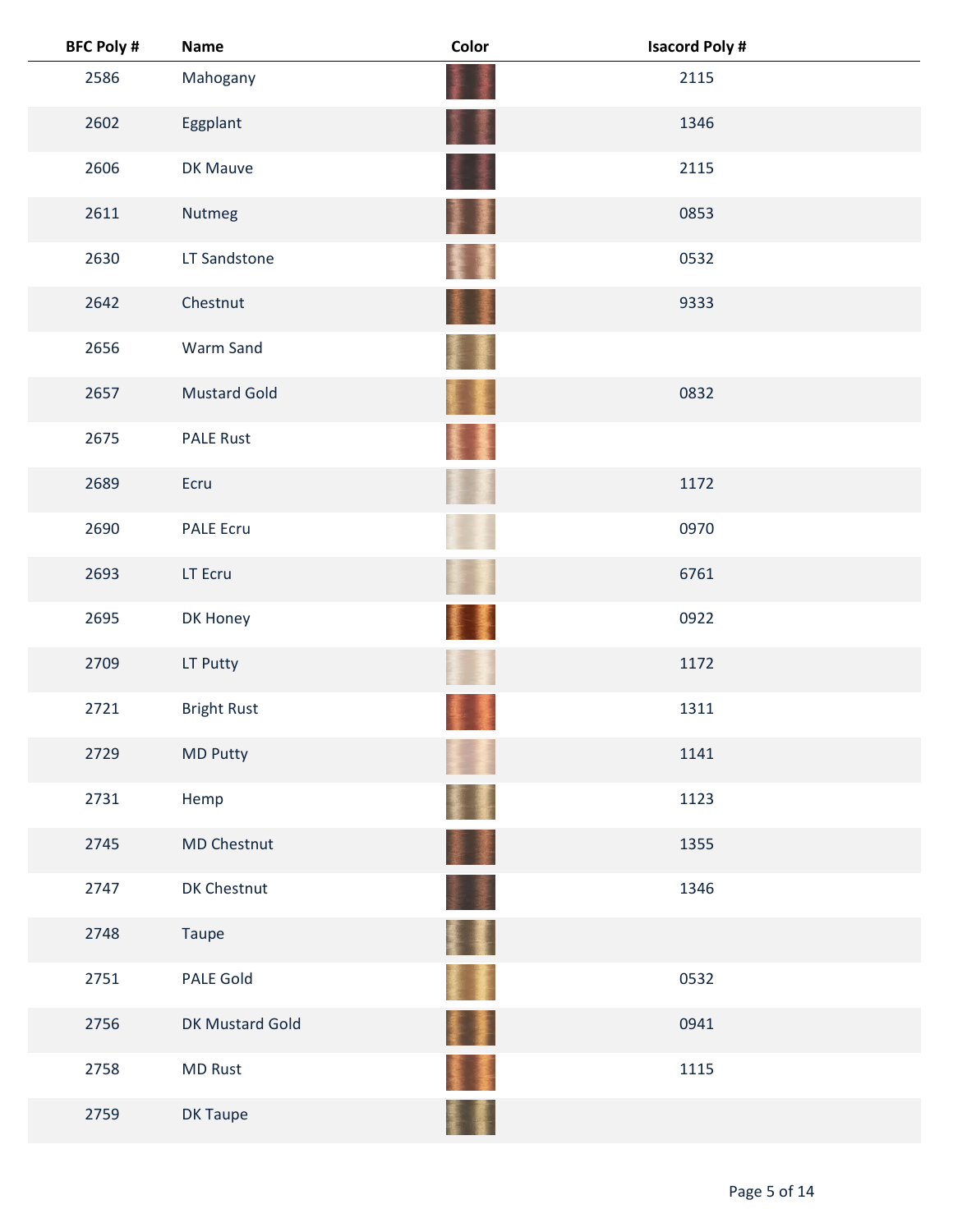| <b>BFC Poly #</b> | <b>Name</b>              | Color | <b>Isacord Poly#</b> |  |
|-------------------|--------------------------|-------|----------------------|--|
| 2760              | MD Taupe                 |       |                      |  |
| 2765              | <b>DKST Camel</b>        | ŧ     | 1055                 |  |
| 2768              | Camel                    |       | 1061                 |  |
| 2772              | LT Golden Brown          | H     | 0853                 |  |
| 2781              | Golden Mink              |       | 1055                 |  |
| 2783              | DK Earth                 |       | 1366                 |  |
| 2784              | <b>DKST Earth</b>        |       | 1776                 |  |
| 2793              | <b>PALE Mink</b>         |       | 1061                 |  |
| 2802              | Golden Brown             |       |                      |  |
| 2808              | Mink                     | 生     | 0722                 |  |
| 2809              | <b>MD Mink</b>           |       |                      |  |
| 2817              | DK Mink                  |       |                      |  |
| 2818              | <b>DKST Mink</b>         |       | 0776                 |  |
| 2819              | <b>DKST Reddish Mink</b> |       | 1876                 |  |
| 2821              | DK Reddish Mink          |       | 1366                 |  |
| 2828              | Wheat                    |       | 0761                 |  |
| 2829              | Yellow wheat             |       | 0532                 |  |
| 2830              | LT Amber                 |       |                      |  |
| 2831              | MD Amber                 |       |                      |  |
| 2832              | Golden Amber             | II.   |                      |  |
| 2833              | DK Golden Amber          |       | 0821                 |  |
| 2834              | <b>Harvest Gold</b>      |       | 0922                 |  |
| 2852              | LT Green Amber           |       | 0546                 |  |
| 2862              | <b>Bronze Brown</b>      |       |                      |  |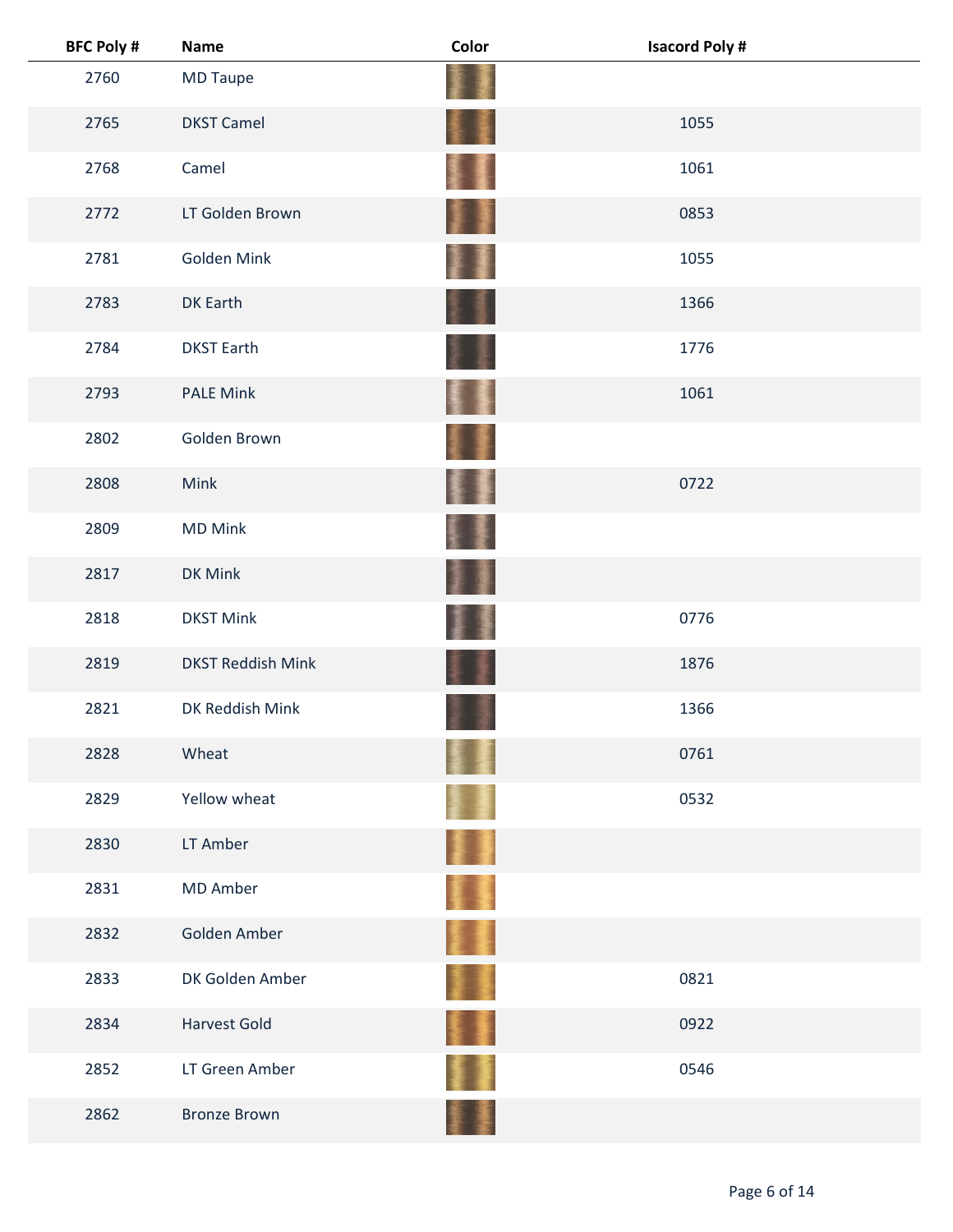| <b>BFC Poly #</b> | <b>Name</b>             | Color     | <b>Isacord Poly#</b> |
|-------------------|-------------------------|-----------|----------------------|
| 2870              | <b>PALE Olive</b>       |           | 0221                 |
| 2873              | LT Olive                |           |                      |
| 2881              | MD Olive                |           | 0442                 |
| 2899              | DK Olive                | 囔         | 0345                 |
| 2906              | Loden Green             | 美         | 0465                 |
| 2911              | <b>PLST Aloe</b>        |           |                      |
| 2913              | <b>PALE Aloe</b>        |           |                      |
| 2924              | DK Moss                 | 3         | 6156                 |
| 2926              | <b>DKST Green Gray</b>  |           | 0672                 |
| 2928              | <b>PALE Sage</b>        |           |                      |
| 2934              | LT Sage                 |           |                      |
| 2943              | DK Yellow Green         |           |                      |
| 2945              | <b>DKST Sage</b>        |           |                      |
| 2949              | Sage Tint White         |           | 0670                 |
| 2970              | <b>Basil</b>            |           | 5664                 |
| 2972              | <b>Gray Basil</b>       |           |                      |
| 3008              | LT Smoke Green          |           |                      |
| 3009              | MD Smoke Green          | 蹇         |                      |
| 3013              | DK Smoke Green          |           |                      |
| 3014              | <b>DKST Smoke Green</b> | <b>東廣</b> | 5326                 |
| 3023              | <b>DKST Pine Green</b>  |           | 5374                 |
| 3028              | PLST Smoke green        |           |                      |
| 3032              | <b>PALE Smoke Green</b> |           |                      |
| 3034              | LT Spruce               |           | 5515                 |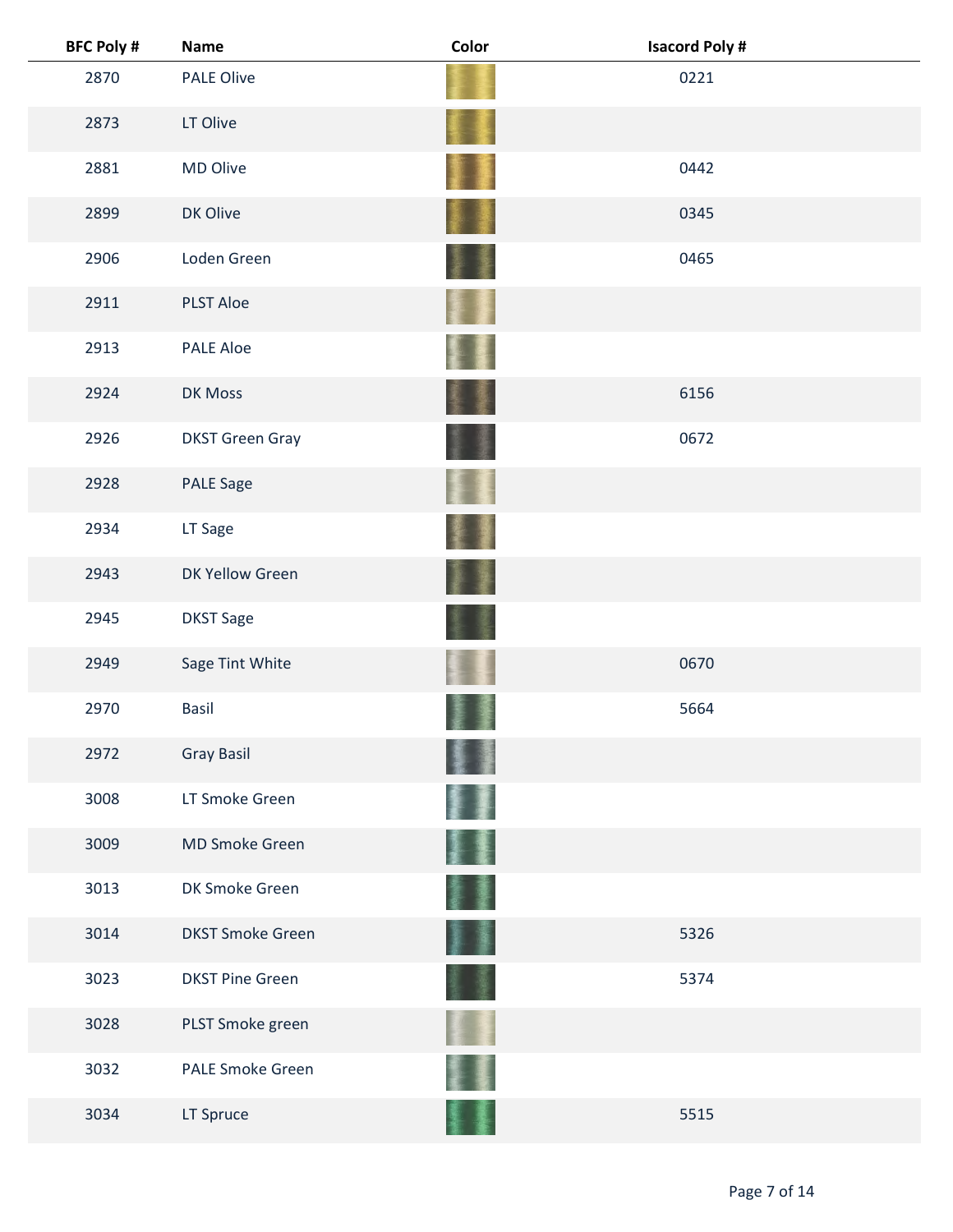| <b>BFC Poly #</b> | <b>Name</b>              | Color | <b>Isacord Poly#</b> |
|-------------------|--------------------------|-------|----------------------|
| 3035              | MD Spruce                |       | 5326                 |
| 3038              | DK Spruce                |       | 5335                 |
| 3049              | LT Jade                  |       | 5220                 |
| 3050              | MD Aqua Green            |       | 5230                 |
| 3059              | <b>DKST Aqua Green</b>   |       | 5100                 |
| 3060              | LT Aqua Green            |       | 5230                 |
| 3069              | MD Jade                  |       | 5230                 |
| 3072              | DK Jade                  |       | 5210                 |
| 3075              | DK Aqua Green            |       | 5101                 |
| 3080              | <b>DK Emerald</b>        |       |                      |
| 3082              | <b>Bright Aqua</b>       |       |                      |
| 3092              | LT Moss                  |       |                      |
| 3096              | PALE Jade                |       | 5450                 |
| 3105              | Pine Green               |       | 5415                 |
| 3110              | <b>PLST Moss</b>         |       |                      |
| 3113              | Moss                     |       | 5822                 |
| 3116              | <b>MD Moss</b>           |       | 5822                 |
| 3130              | <b>PALE Mint</b>         |       | 5450                 |
| 3133              | LT Mint                  |       |                      |
| 3136              | Spearmint                | 屢     | 5513                 |
| 3142              | <b>DKST Grass Green</b>  |       | 5933                 |
| 3145              | <b>DKST Moss</b>         |       | 5944                 |
| 3148              | <b>PLST Lime</b>         |       | 6151                 |
| 3159              | <b>PALE Spring Green</b> |       |                      |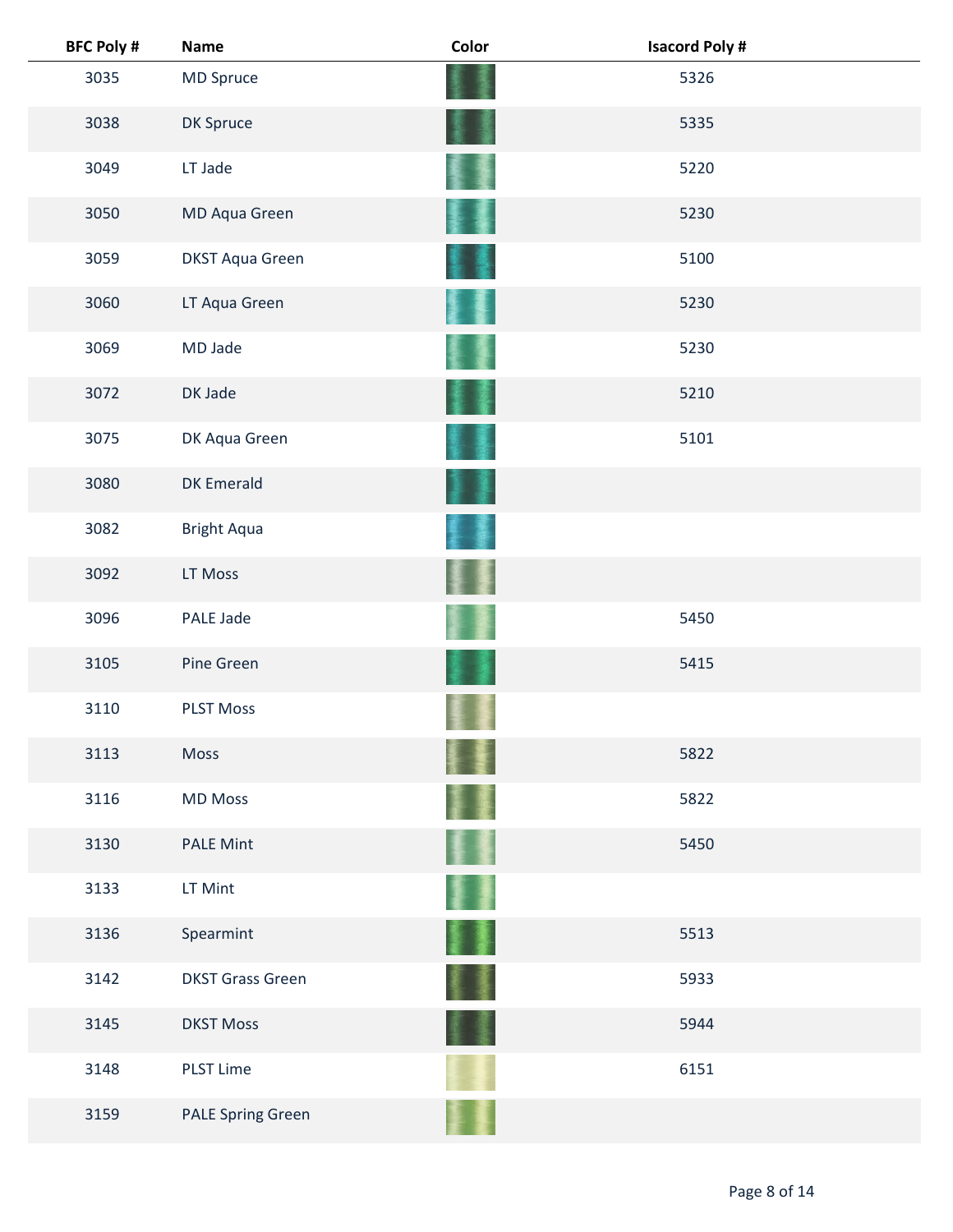| <b>BFC Poly #</b> | <b>Name</b>              | Color | <b>Isacord Poly#</b> |  |
|-------------------|--------------------------|-------|----------------------|--|
| 3160              | <b>MD Spring Green</b>   |       |                      |  |
| 3161              | Spring Green             |       | 5912                 |  |
| 3166              | DK Spring Green          |       | 5633                 |  |
| 3167              | <b>DKST Spring Green</b> |       | 5513                 |  |
| 3174              | LT Lime                  |       |                      |  |
| 3176              | MD Lime                  |       |                      |  |
| 3178              | <b>PALE Grass Green</b>  |       |                      |  |
| 3185              | <b>MD Grass Green</b>    |       | 5833                 |  |
| 3186              | Dk Lime                  |       | 5934                 |  |
| 3194              | <b>Blue Green</b>        | 廔     | 5643                 |  |
| 3200              | <b>MD Mint</b>           |       | 5232                 |  |
| 3201              | DK Mint                  |       |                      |  |
| 3204              | <b>MD Shamrock Green</b> |       | 5411                 |  |
| 3206              | DK Shamrock Green        |       | 5515                 |  |
| 3211              | <b>MD Yellow Green</b>   |       | 5531                 |  |
| 3218              | Md Loden Green           |       | 5934                 |  |
| 3225              | DK Loden Green           |       | 5866                 |  |
| 3235              | LT Grass Green           |       | 5833                 |  |
| 3238              | Dk Grass Green           |       | 5933                 |  |
| 3250              | <b>PLST Silver</b>       |       | 3770                 |  |
| 3254              | MD Sage                  |       | 5552                 |  |
| 3263              | <b>DKST Blue Gray</b>    |       | 3654                 |  |
| 3295              | PLST Sea Green           |       |                      |  |
| 3299              | <b>Blue Sea Green</b>    |       | 3830                 |  |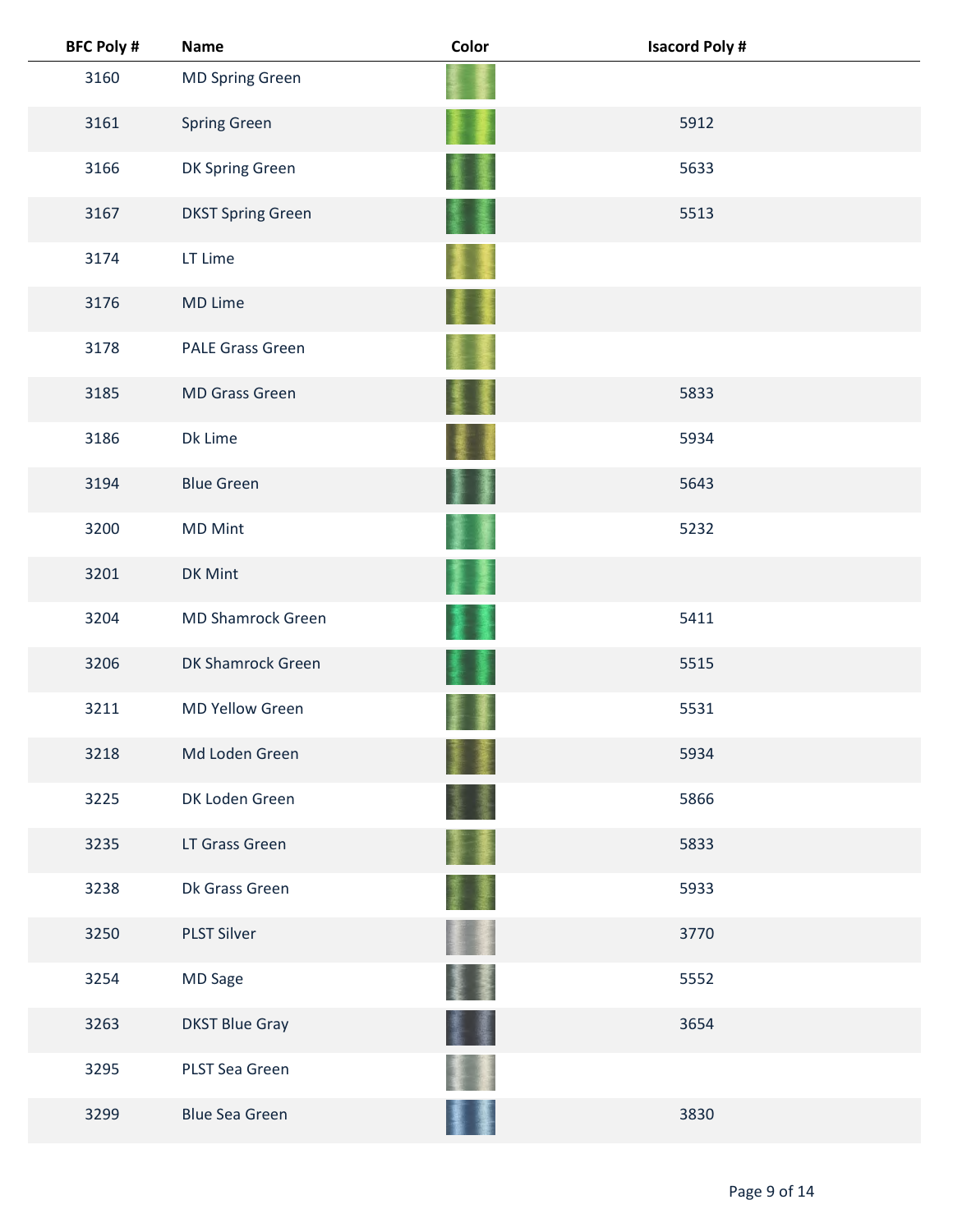| <b>BFC Poly #</b> | <b>Name</b>              | Color | <b>Isacord Poly#</b> |  |
|-------------------|--------------------------|-------|----------------------|--|
| 3321              | MD Sea Green             |       | 5664                 |  |
| 3324              | <b>DKST Blue Granite</b> |       | 5374                 |  |
| 3340              | <b>MD Slate</b>          |       | 0131                 |  |
| 3345              | <b>DK Slate</b>          |       | 0138                 |  |
| 3368              | <b>Silver Tint White</b> |       | 0184                 |  |
| 3369              | <b>Gray Pearl</b>        |       | 3971                 |  |
| 3370              | <b>PALE Mauve Pearl</b>  |       | 0184                 |  |
| 3371              | PALE Cloud Gray          |       | 0182                 |  |
| 3376              | LT Gray                  |       | 0108                 |  |
| 3379              | <b>Blue Gray Granite</b> |       | 0112                 |  |
| 3380              | <b>Steel Gray</b>        |       | 0132                 |  |
| 3393              | LT Pigeon Gray           |       | 0873                 |  |
| 3398              | DK Pigeon Gray           |       | 1874                 |  |
| 3408              | PLST Gray                |       | 0124                 |  |
| 3409              | Silver                   |       | 0145                 |  |
| 3412              | MD Pigeon Gray           |       | 0152                 |  |
| 3413              | MD Gray                  |       | 0152                 |  |
| 3415              | DK Gray                  |       |                      |  |
| 3416              | LT Pewter                | g,    |                      |  |
| 3417              | <b>MD Pewter</b>         |       | 0132                 |  |
| 3418              | DK Pewter                |       | 0132                 |  |
| 3421              | Purple Ash               |       |                      |  |
| 3427              | <b>DKST Eggplant</b>     |       |                      |  |
| 3429              | <b>PLST Blue</b>         |       | 3963                 |  |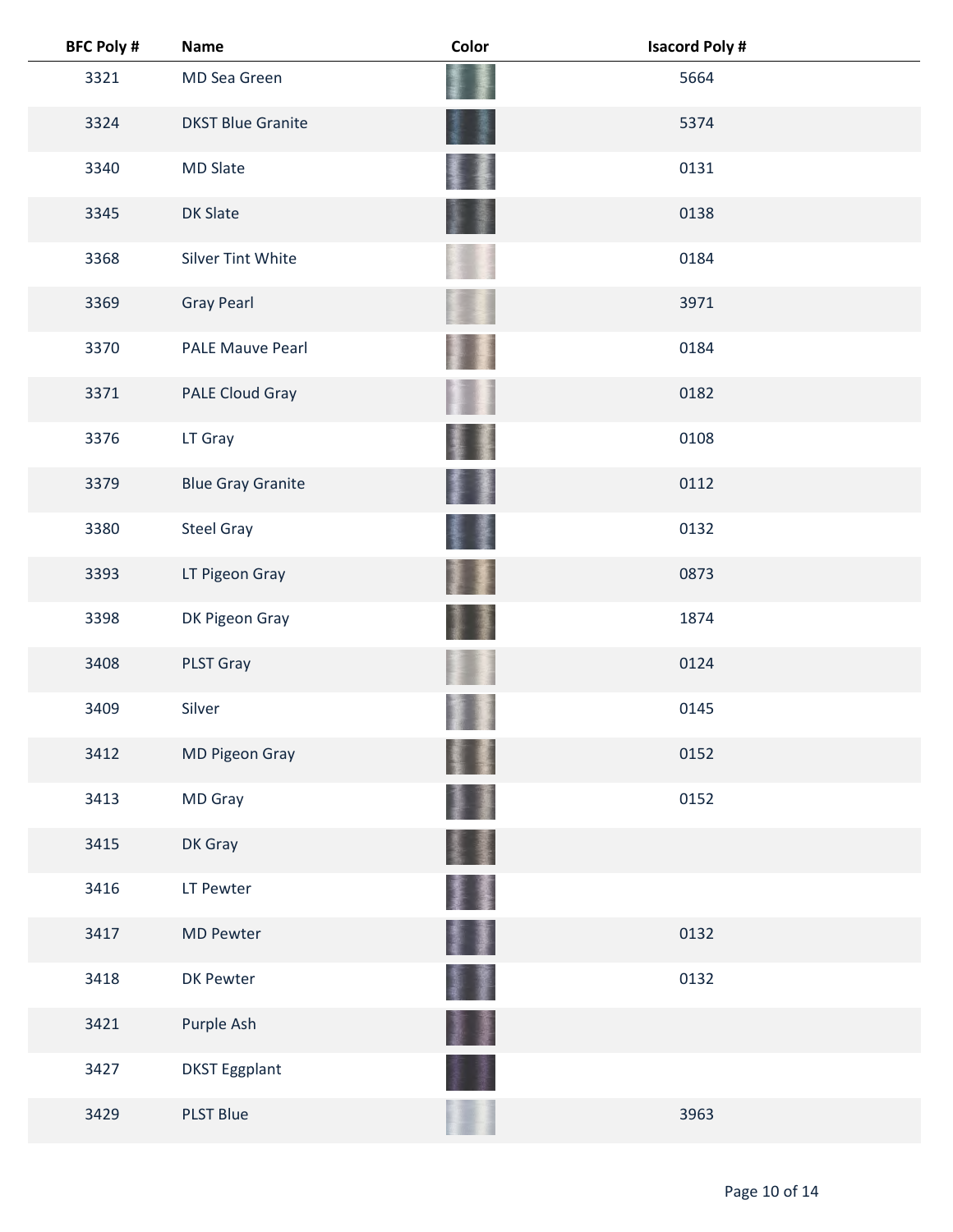| <b>BFC Poly #</b> | <b>Name</b>           | Color | <b>Isacord Poly#</b> |  |
|-------------------|-----------------------|-------|----------------------|--|
| 3431              | <b>PALE Blue</b>      |       | 3750                 |  |
| 3437              | Light Denim           |       | 3842                 |  |
| 3468              | Light Turquoise       |       | 4113                 |  |
| 3471              | Turquoise             |       | 4010                 |  |
| 3472              | LT Peacock            |       | 3815                 |  |
| 3474              | Peacock               |       | 4116                 |  |
| 3479              | Deep Lake             |       | 4515                 |  |
| 3486              | Green Blue Storm      |       | 4133                 |  |
| 3487              | DK Lagoon             |       | 4133                 |  |
| 3507              | <b>DKST Lagoon</b>    |       |                      |  |
| 3511              | <b>PALE Teal</b>      |       | 5220                 |  |
| 3513              | <b>PALE Teal Blue</b> |       | 5230                 |  |
| 3514              | LT Teal               |       | 4620                 |  |
| 3520              | <b>MD Teal</b>        |       | 4610                 |  |
| 3531              | PALE Aqua             |       | 4250                 |  |
| 3532              | LT Aqua               |       | 4952                 |  |
| 3542              | DK Teal               |       | 5101                 |  |
| 3545              | <b>DKST Teal</b>      |       | 4625                 |  |
| 3550              | Aqua Tint White       |       | 5050                 |  |
| 3559              | MD Turqoise           |       | 4111                 |  |
| 3560              | LT Mediterranean Blue |       |                      |  |
| 3563              | Dk Turquoise          |       | 4610                 |  |
| 3587              | Navy                  |       | 3554                 |  |
| 3597              | Light Blue Aster      |       |                      |  |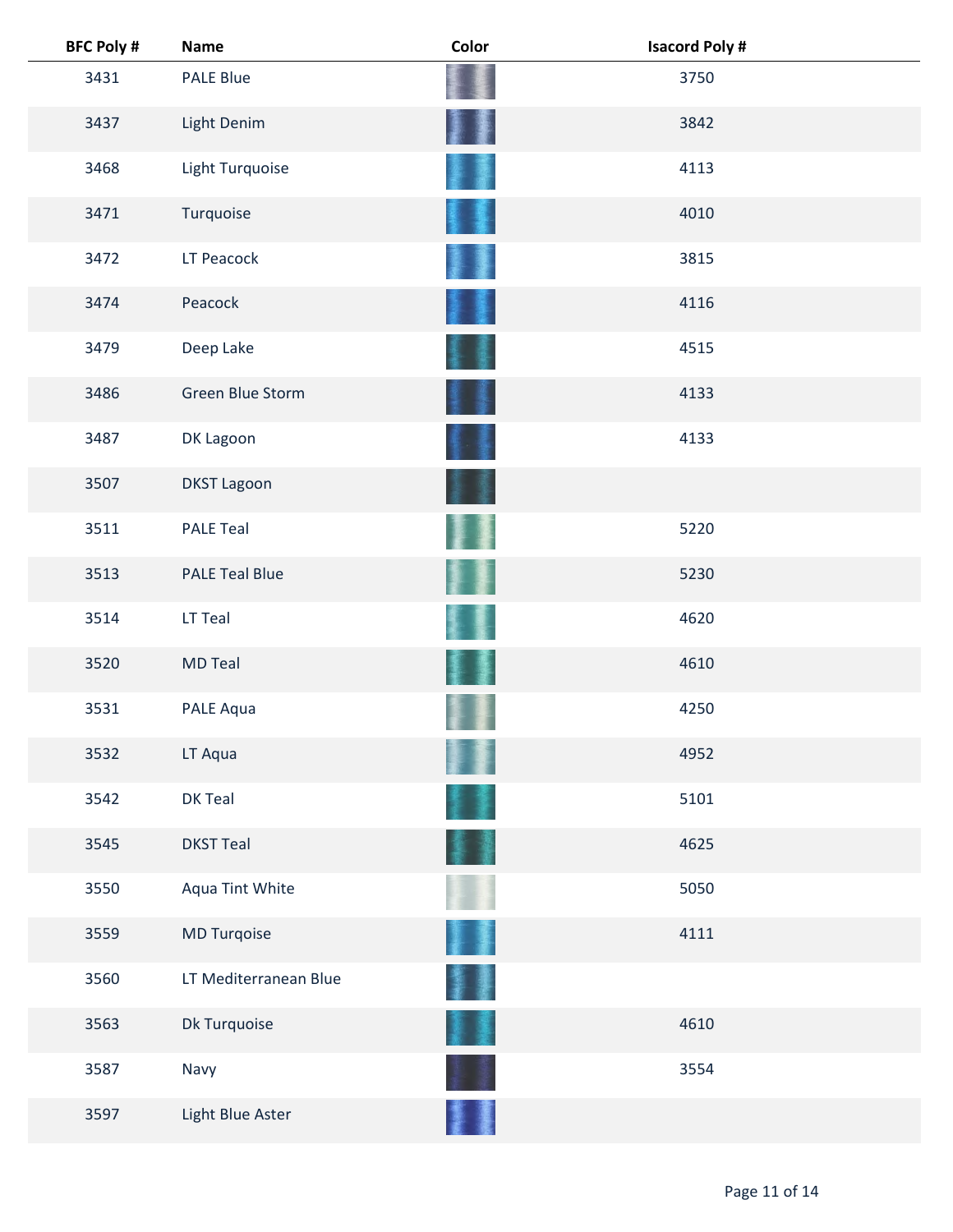| <b>BFC Poly #</b> | <b>Name</b>            | Color  | <b>Isacord Poly#</b> |  |
|-------------------|------------------------|--------|----------------------|--|
| 3600              | MD Blue Aster          |        | 3522                 |  |
| 3601              | DK Bright Aster        |        | 3544                 |  |
| 3604              | MD Mediterranean Blue  |        | 3743                 |  |
| 3606              | DK Mediterranean Blue  |        | 3842                 |  |
| 3620              | French Blue            |        | 3522                 |  |
| 3621              | <b>DK Marine Blue</b>  |        | 3644                 |  |
| 3636              | LT Clear Blue          |        | 3630                 |  |
| 3639              | Dusk Blue              |        | 3750                 |  |
| 3645              | <b>Marine Blue</b>     |        | 3641                 |  |
| 3646              | <b>DKST Navy</b>       |        | 3344                 |  |
| 3649              | LT Bright Blue         |        | 3641                 |  |
| 3655              | <b>MD Bright Blue</b>  | 濹      | 3611                 |  |
| 3660              | DK Bright Blue         |        | 3335                 |  |
| 3668              | <b>PALE Clear Blue</b> |        | 3650                 |  |
| 3670              | LT Blue                |        | 3652                 |  |
| 3674              | <b>PALE Aster Blue</b> |        | 3641                 |  |
| 3675              | <b>MD Clear Blue</b>   |        | 3810                 |  |
| 3679              | DK Clear Blue          | 濹      | 3600                 |  |
| 3688              | Violet Tint White      |        |                      |  |
| 3690              | Light Blue Violet      |        |                      |  |
| 3692              | MD Blue Violet         | 優      | 3332                 |  |
| 3694              | DK Blue Violet         | ł<br>漫 | 3210                 |  |
| 3704              | DK Heliotrope          |        | 3354                 |  |
| 3713              | PALE Eggplant          |        |                      |  |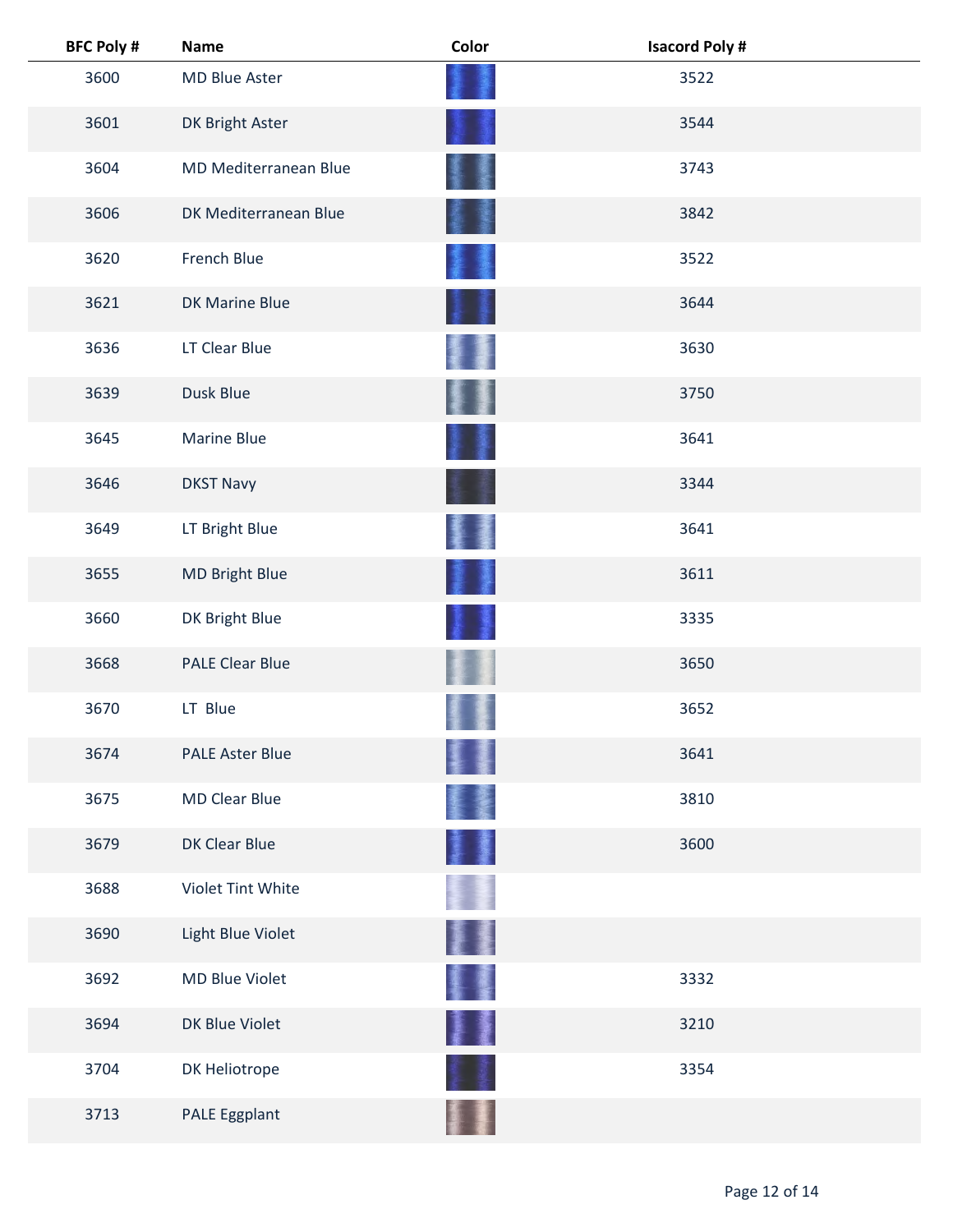| <b>BFC Poly #</b> | <b>Name</b>            | Color    | <b>Isacord Poly#</b> |
|-------------------|------------------------|----------|----------------------|
| 3714              | MD Eggplant            |          |                      |
| 3721              | LT Purple Sage         | ł.       |                      |
| 3722              | MD Purple Sage         |          |                      |
| 3727              | DK Purple Sage         |          |                      |
| 3728              | Lilac Tint White       |          |                      |
| 3730              | <b>PALE Heather</b>    |          | 3251                 |
| 3731              | LT Lilac               |          | 3040                 |
| 3733              | <b>MD Lilac</b>        |          | 3350                 |
| 3735              | Heather                |          | 3130                 |
| 3740              | <b>MD Heather</b>      | Į        | 2920                 |
| 3749              | <b>PLST Periwinkle</b> |          | 3650                 |
| 3751              | LT Periwinkle          |          |                      |
| 3752              | <b>DK Periwinkle</b>   |          |                      |
| 3753              | <b>MD Periwinkle</b>   | 廔        | 3210                 |
| 3756              | <b>DKST Periwinkle</b> |          | 3102                 |
| 3758              | DK Heather             |          |                      |
| 3764              | DK Blue Purple         |          | 3110                 |
| 3770              | <b>PALE Lavender</b>   |          |                      |
| 3772              | LT Lavender            |          | 2830                 |
| 3777              | <b>MD Lavender</b>     | 撃乱 かんじょう | 2910                 |
| 3778              | <b>Blue Purple</b>     | 1        | 2905                 |
| 3783              | <b>Red Purple</b>      |          |                      |
| 3793              | LT African Violet      |          | 2640                 |
| 3794              | African Violet         |          |                      |